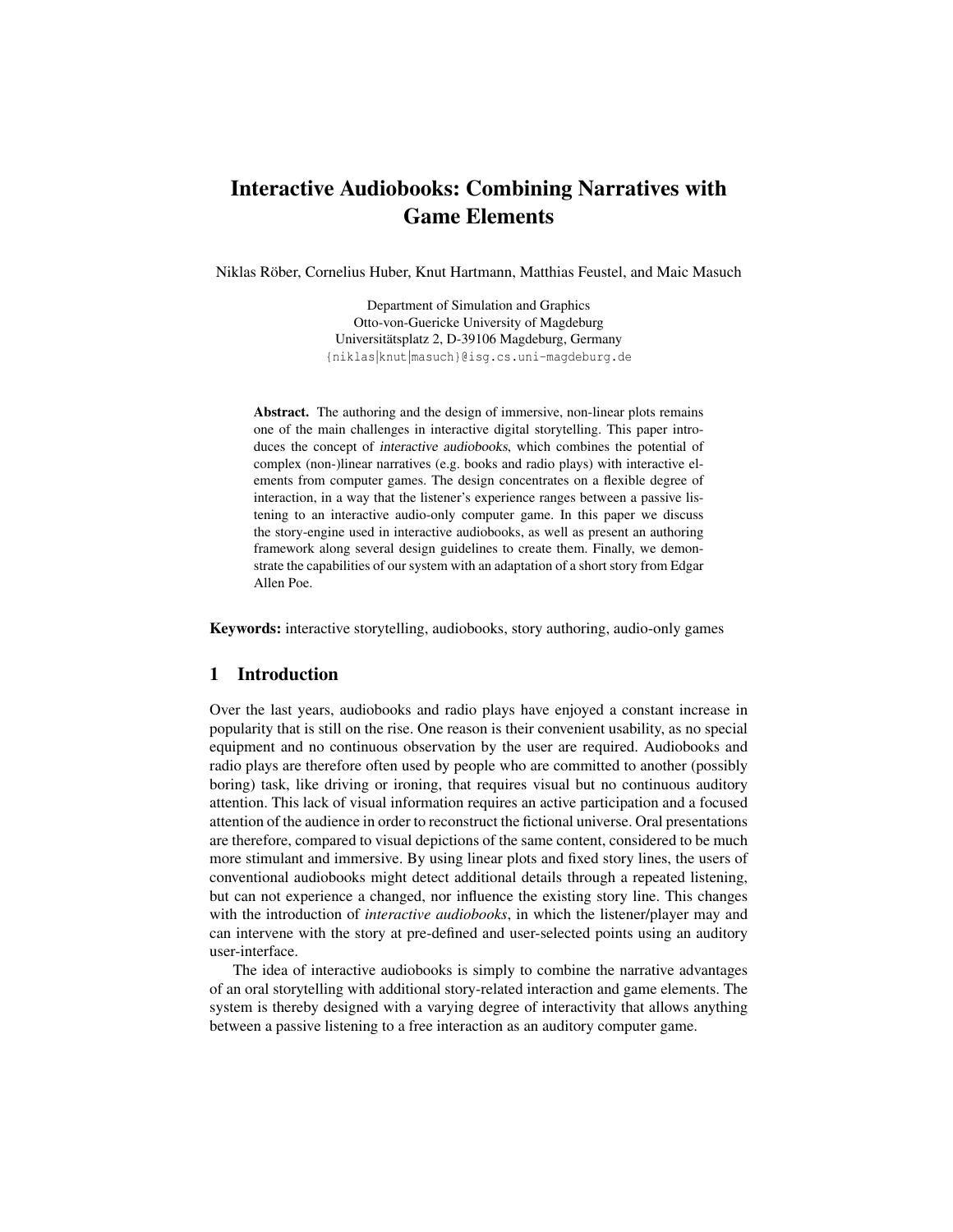The paper is organized as follows: After this introduction, Sec. 2 discusses related work ranging from audio-only computer games to the principles of interactive digital storytelling. The basic concepts of interactive audiobooks are then presented in Sec. 3. Here we also discuss the varying levels of interaction, story-dependent game elements, and the design of auditory user interface. Sec. 4 provides an overview of the system's architecture and presents details of the story- and game-engines used. The following Sec. 5 evaluates the concept by adapting a short story from Edgar Allan Poe as an example. Finally, we summarize the results and discuss possible improvements in Sec. 6.

## 2 Related Work

Audiobooks and radio plays build the foundation of our work and are at the same time the most prominent reference. While audiobooks often feature only one speaker, radio plays involve, depending on the plot, several actors and additional ambient-related sounds and acoustical effects. The commonality between audiobooks, radio plays, and printed literature is their underlying linear and static plot. One of the foci in digital interactive storytelling lies therefore in the design and authoring of non-linear plots and the development of techniques that integrates user interaction into the story-line.

Adventure games and audio-only computer games are the second support of our concept. Interactive audiobooks and adventure games, both focus on narration but also contain game elements to enhance the storytelling. Audio-only computer games on the other hand represent a small niche of game titles that are often developed by and for the visually impaired. Although, some of these games feature novel and intuitive sonification and interaction techniques, the majority is still rather simple and not comparable with regular computer games. Interactive audiobooks can therefore be seen as a union between auditory adventure games and radio plays; although complex narratives prevail game elements.

The available interactive audiobooks from digital publishing AG are language learning aids, in which translations are interactively blended over the read out text [1].

Our approach examines several challenges in interactive digital storytelling:

- 1. The design of intuitive authoring tools to create data structures required in storyengines and to design control mechanisms for narrative flow,
- 2. Mechanisms to achieve the same complexity as in real narratives, and
- 3. Mechanisms to maintain the coherency of plots after user interactions (i. e., to integrate the user's actions within a dynamic plot).

(1) The main focus in interactive storytelling lies in the development of formal representations to characterize actors (role, personality, and emotional status) and plot structures. Current story-engines represent plot elements with a varying level of detail: scenes, beats, or actions. The narrative flow is often controlled by simple mechanisms, such as finite state machines (FSM), but also more complex planning systems are used<sup>1</sup>. Although there are powerful authoring tools for FSM story-engines available, there are few approaches only that feature intuitive interfaces to design more complex internal

<sup>&</sup>lt;sup>1</sup> For a more detailed discussion, we refer to the work by [2]).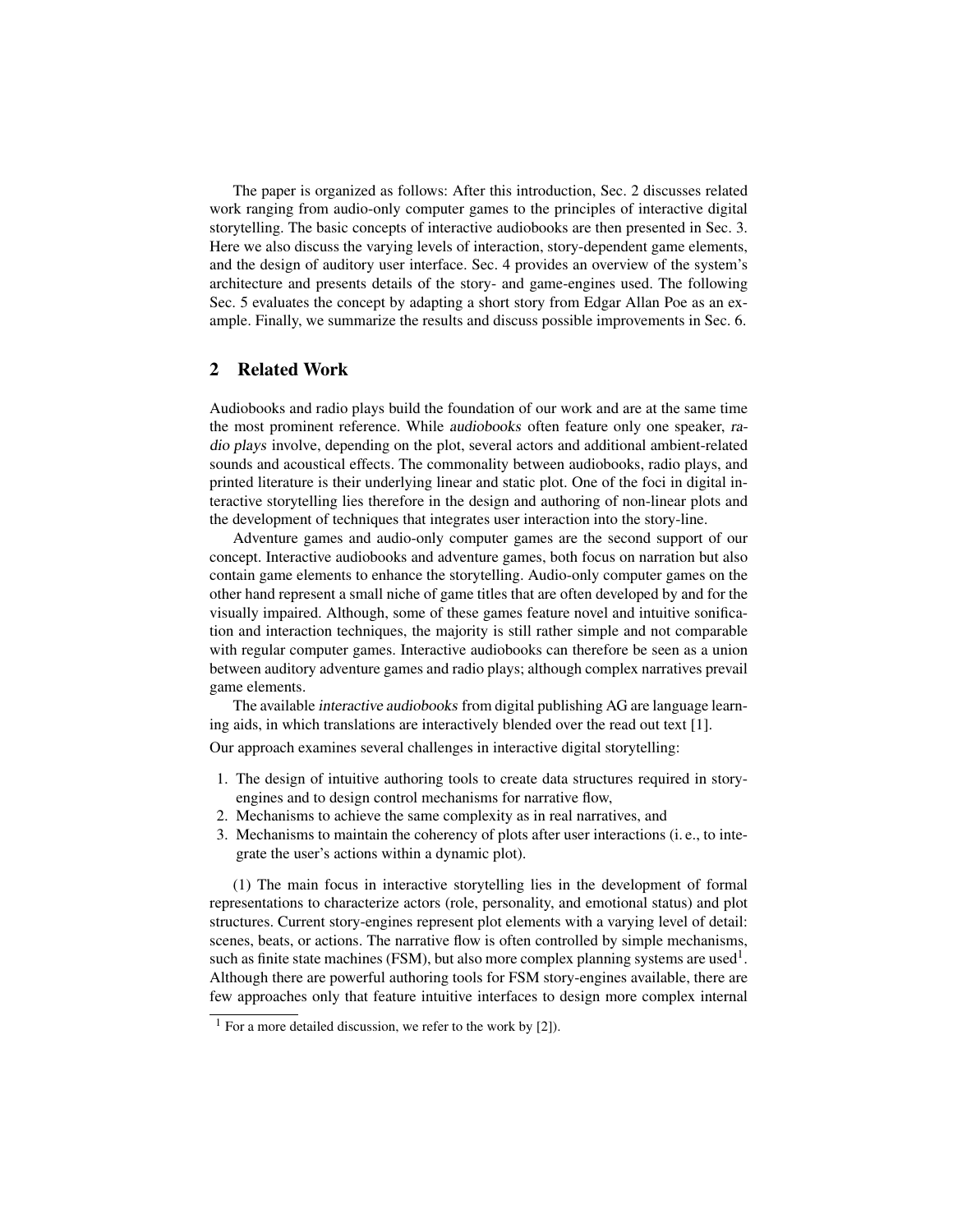formal representations, and who can also be used to control the narrative flow using inference mechanisms [3].

(2) The complexity of real narratives raises another challenge. The GEIST [4] and the Façade [5] projects impressively demonstrated how detailed narratives can be constructed by using basic elements, that are more complex then Propp's motivs or beats. These structures easily enable authors to design complex interactive narratives [6].

(3) Another difficulty is the coherency of dynamic plots, as user interactions might cause severe changes in the fictional universe. Plot structures based on automatically generated simulations contain an explicit representation of causal dependencies, which can be used to apply repair strategies in order to integrate the users interaction (see [7]). With the lack of formal representations for preconditions and the effect of actions, our system exploits manual specifications of the intended functional links between plot elements (e. g., setup & payoff [8], foreshadowing & pay-off [9]).

# 3 Interactive Audiobooks

The concept of interactive audiobooks aims to combine complex narratives with game elements from adventure- and audio-only computer games. Using story-dependent interactions, players can influence the development of the plot and drive it in their own direction.

#### 3.1 Action and Interaction

Adding the right amount of action and interaction is not a trivial task. Audiogames and the therein employed sonification and interaction techniques were used as a basis for creating story-dependent mini-games. In a previous project and in a first attempt to create an interactive auditory adventure game, we adopted several sagas and myth around the cathedral of Magdeburg and integrated this into a 3D audio-only adventure game [10,11]. In here, the player, a tourist visiting the city, stumbles over several incidents and unveils a mystery surrounding the old place. The game is set in a 3D auditory environment, in which events are triggered over time and through user interaction. Although several assisting sonification and interaction techniques were used (e. g., head-tracking, spatialized sound sources, beacons, and earcons), evaluations revealed that players got lost very easily due to the possibilities of a free exploration. Therefore we restricted the user movements in interactive audiobooks. The *transportation* from one scene to another is now guided by a narrator and controlled by the story-engine, who motivates and mediates the change. Yet, some of the interactive parts require and are centered on 3D user interaction, similar to the mouse searches in classic adventure games.

#### 3.2 Enhanced Story-Graphs

Story-graphs offer an interesting alternative to create a non-linear story design. This technique is often used by game designers to provide alternative plots and endings that are consistent with the player's performance. Our story-engine is based on such storygraph structures and further extended by interaction nodes. These interaction nodes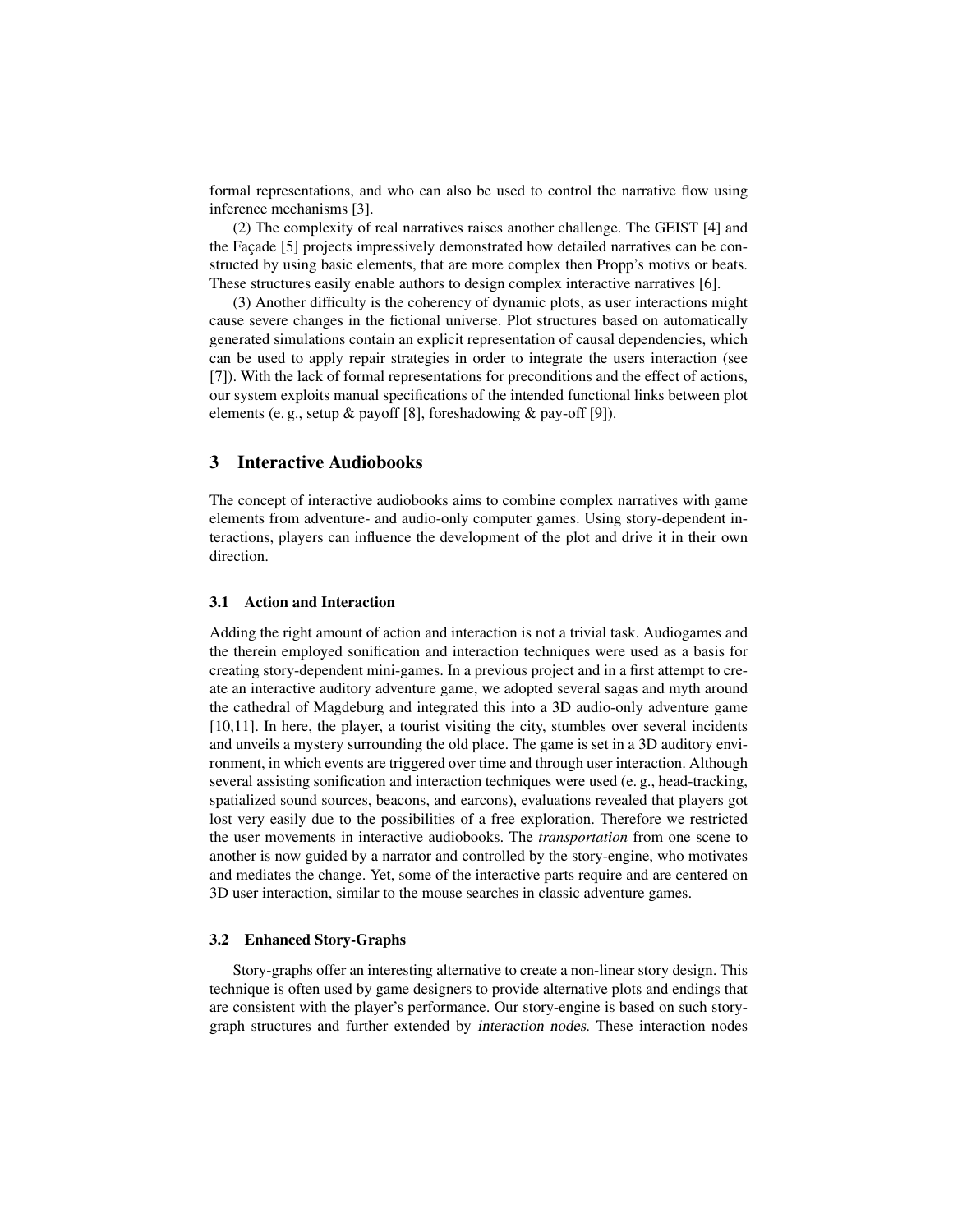contain dialogs and story-dependent mini-games and allow the user to partially control the main character. The listener now actively participates in the narration and steers the plot within a predefined range. Fig. 1 visualizes a simplified story-graph, in which narrative nodes (light/green) and interactive nodes (dark/blue) intertwine. The story starts at the root node atop and traverses down till it reaches an end condition (terminal nodes). It branches at predefined points, at which decisions and challenges in the form of interactive parts are placed. The path chosen depends on the player's actions and decisions, but also on the main characters conduct defined by the story-engine.

An adaptable interpretation by a motival classification system offers here a more flexible narrative flow [12]. Appropriate narrative nodes are selected from a set of alternatives, in which plot elements can be omitted in order to jump to another more appropriate position. To maintain the plots consistency, functional dependencies between plot elements have to be considered. Therefore, payoff elements may trigger the inclusion of setup elements. Additional story



Fig. 1. Story-graph excerpt.

correction techniques can be specified by the game designer (e. g., the player should not be able to kill one of the main characters if this is not part of the story-line).

Before jumping to the authoring tools to design interactive audiobooks (e. g., Sec. 4), we need to discuss the specifications of narrative and interactive nodes, as well as address the potentials of the internal game logic used.

Game Logic: In order to design interactive audiobooks on the basis of complex linear narratives, authors have to segment the story into chunks and determine their arrangement within the story-graph. An internal logic controls thereby the development of the plot and maintains a coherent narrative flow. It therefore integrates with the storygraph and registers the users actions and decisions. Designers and authors are able to specify a simplified behavior of the main characters using several parameters. These conduct-variables are elements of the initial design and set up as part of the authoring, but may be adjusted to incorporate the players decisions and actions during the game play. Traversing the story-graph automatically (e. g., in non-interactive mode), the system chooses the right path according to the designed or adapted conduct-variables.

The amount of interaction that is expected by the user can be varied smoothly and is changeable throughout the story-line. This allows the user to start the story as a regular audiobook and later change it into an *interactive* audiobook with additional gaming and interactive components. Ahead each interaction task, the user has a short time slot (a few seconds) within he must decide whether he wants to interact with the system, or let it run automatically. This time slot becomes shorter after several non-interaction decisions, and is thereafter running in automatic-mode, but can be changed back at any time. The mini-games also feature a timer component. If the correct action within a certain amount of time is not made, the mini-game is lost. The story branches now into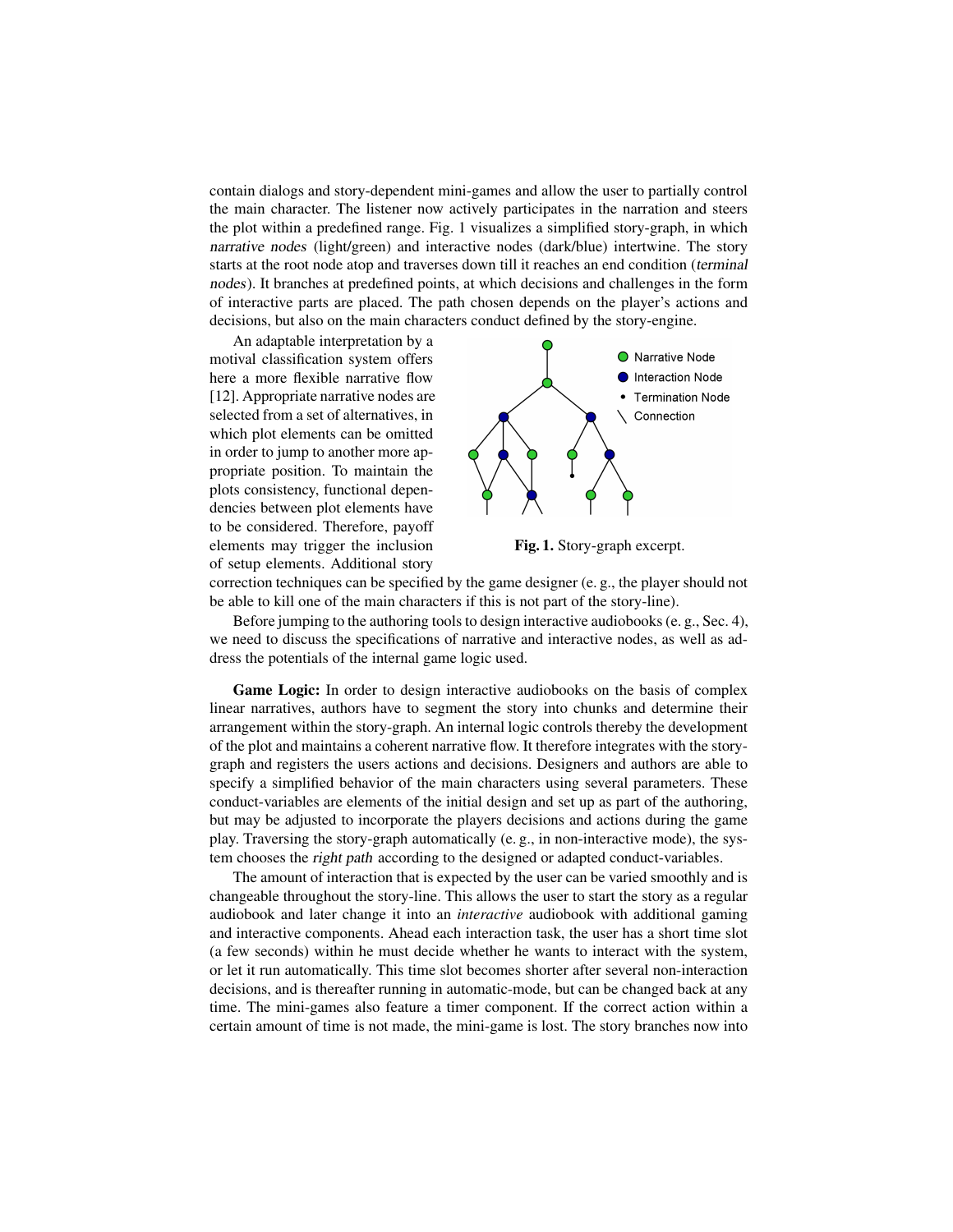a different path that penalizes the player opposed to the winning pathway, in which additional story details might be revealed.

Narration Nodes are the non-interactive parts and represent the basic narrative elements of the story. They contain the majority of (narrative) information (e. g., narrators voice, (internal) monologues, non-interactive dialogs, and ambient and environmental sound effects). The narrator of the story introduces the initial setting (the fictional universe), presents later advances, and drives the story-line. The (internal) monologues provide hints and guide the player, but should not dominate his decisions. Non-verbal ambient and environmental sounds effects, as well as background music denote a special group of narrative nodes. They usually contain no narrative information, but intensify the game's atmosphere, enhance the perception of the story, and deepen the player's immersion into the virtual environment.

Interaction Nodes are placed in between and sometimes in exchange of narrative nodes. They comprise story-related mini-games, dialogs, and techniques to influence the story-line or the behavior of the main character. In story-dependent mini-games, players can re-enact certain story events and therefore adding personal experiences to the story-line. These mini-games focus either on action and fast user reaction (arcadestyle) or on a precise listening using a 3D interface to search for various items and hints (adventure-style). By searching for necessary items and hidden secrets, the listener/player actively participates in the story and its development. However, the mapping of some of these game elements to an auditory game play is not an easy task. For an intuitive determination of an items location, these objects are labeled with an acoustic beacon or earcon [10]. After its finding, a secret or additional information is revealed and the story proceeds. Dialogs and the interaction with other characters also provide details from the fictional universe and may influence the behavior of the main characters. The dialogs comprise pre-defined answers, but can also consider the mood of the main character to determine the right selection. Here we employ a small set of interaction primitives (e. g., *think*, *look*, *do it*, *do not*, and *exit*). These actions are custom fit to the current situation and provide the player with additional knowledge. Not all decisions lead in a different conclusion, but the selections made may influence the later story line.

#### 3.3 Interface Design

The design of effective and intuitive user interfaces and interaction techniques are crucial aspects in the development of computer games. Moreover, the interaction should not distract the player from the game play and instead convey a feeling of being immersed into a virtual auditory world. Our interface employs therefore conventional game interaction paradigms, but also several new, more intuitive definitions.

Speech recognition would be the easiest and most convenient solution to control interactive audiobooks, but the absence of robust speech recognition technologies in mobile systems prevent such an implementation. An ideal platform are mobile gaming consoles, such as Sony's PlayStation Portable (PSP) or Nintendo's DS; but also modern Pocket PC's and PDA's offer enough power for acoustic rendering and playback. A simpler and less interactive system might also be realizable on iPod's and common MP3 players.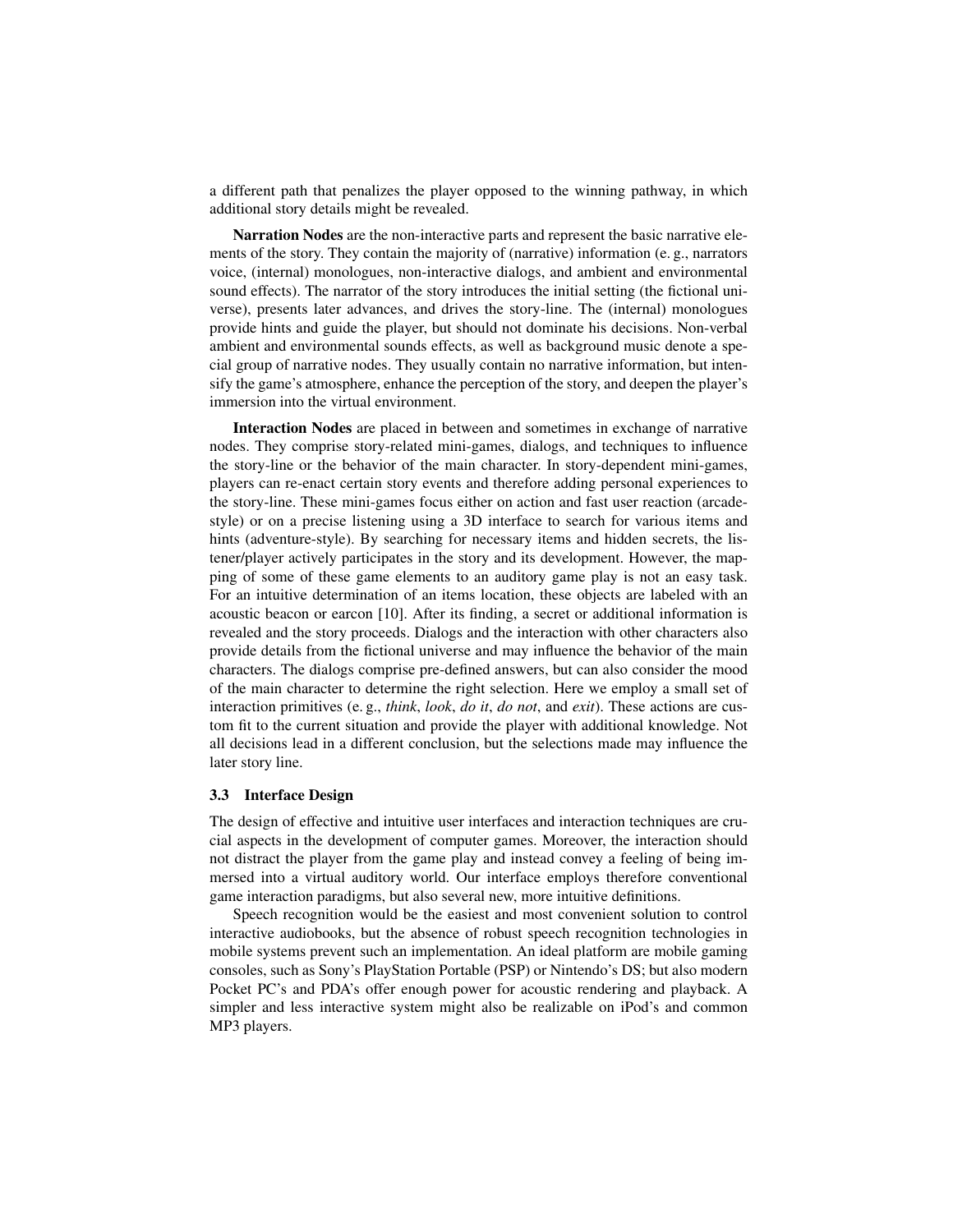

Fig. 2. Interactive audiobooks — system overview.

Our user interface is centered around a gamepad control and uses Sony's PSP game interface and design (see Fig. 4). This gamepad interface comprises a simplified joystick cross (left) and several buttons (right). Currently, a gamepad is the only interaction device to control the mini-games and the plot development. Future versions might also integrate head-tracking and real-time 3D sound rendering techniques for spatialized listening, or make use of additional sensors that provide further user feedback to adjust and fine tune the experience and the main characters conduct.

Using the joystick, players can control the character and search for items and hidden objects in adventure-style mini-games. The buttons are used to control arcade-style games, in which the player has to react quickly on certain inputs, and sometimes also repeatedly over time to achieve a certain goal. Acoustic feedback through earcons and the narrators voice is provided to convey additional information. Some of these arcade-style games were inspired by the recent adventure *Fahrenheit*, who employed many action mini-games as addition besides the actual story-line [13]. The dialogs and the in-game menu system are as well controlled using the gamepad and mapped as auditory display to various buttons and the joystick. This allows an easy interaction with the games and the setup of story and audio parameters.

## 4 System

The interactive audiobook framework is composed out of two modules. Figure 2 visualizes an overview of the system with the authoring part on the left and the runtime system on the right hand side. The authoring is further split into two parts, and enables an easy reuse of the designed motiv-graph also for other forms of interactive narrative.

The runtime environment is used for the presentation of the interactive audiobooks, and responsible for mapping the user's interactions to progressions in the plot (cf. Sec. 3.3). The authoring environment supports a hierarchical plot design, in which in an initial step authors specify abstract properties of important motivs that are part of the story-line (motiv authoring; cf. Sec. 4.1). In a second step, game designers and authors specify temporal and functional dependencies between motivs in the graph structure. As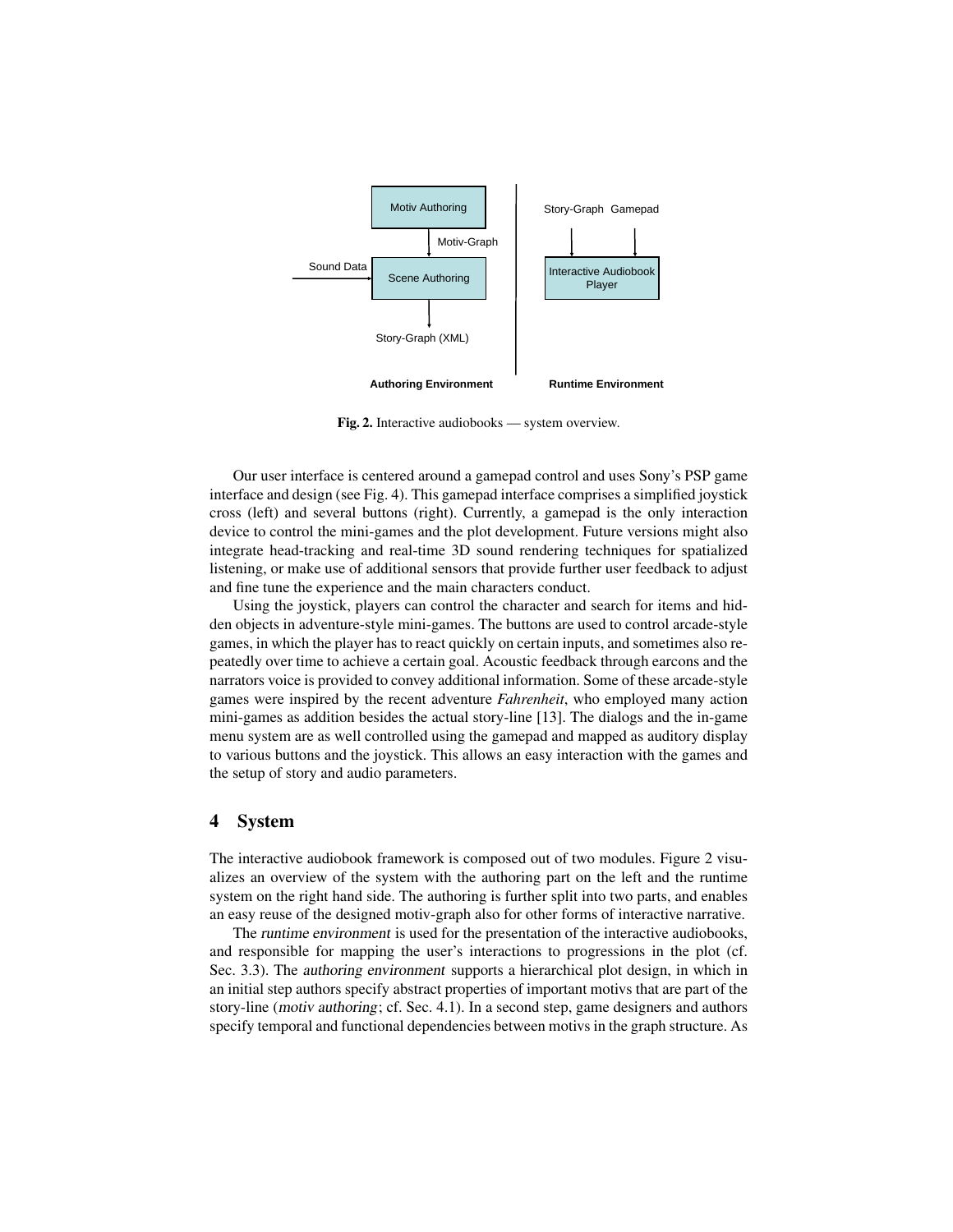

Fig. 3. Character input form.

these motivs often correspond to scenes, we refer to scene authoring as the refinement of motiv-graphs to story-graphs by the addition of interaction and termination nodes (cf. Sec. 4.2).

## 4.1 Motiv Authoring

One aim of this project is to enhance complex narrative structures that will later be combined with additional game elements. Therefore, it is crucial that professional authors and game designers can express their ideas in their own terminology. Thus, our authoring tool integrates concepts and approaches to develop and analyze the plot for complex narratives as well as for the elements of game design.

Several story analysts extracted commonalities in the plots of narratives, myths, and movies. Polti, Propp, Campbell, and Vogler [14,15,16,17], for example, proposed a small number of typical plot elements (motivs) and archetypes [18] or dramatis personae [15] to describe acting characters. Our system contains these motiv sets and examples of their realization in German folk tales. Moreover, our approach extends motiv-based authoring tools (e. g., [6]) by a semi-automatic classification of new plot elements according to known motivs (see [12]). But some motiv sets are not appropriate for certain genre or the iterative process of plot refinement requires more specific or more general motivs. Hence, authors can use, define, extend, and refine motiv sets to structure their plots.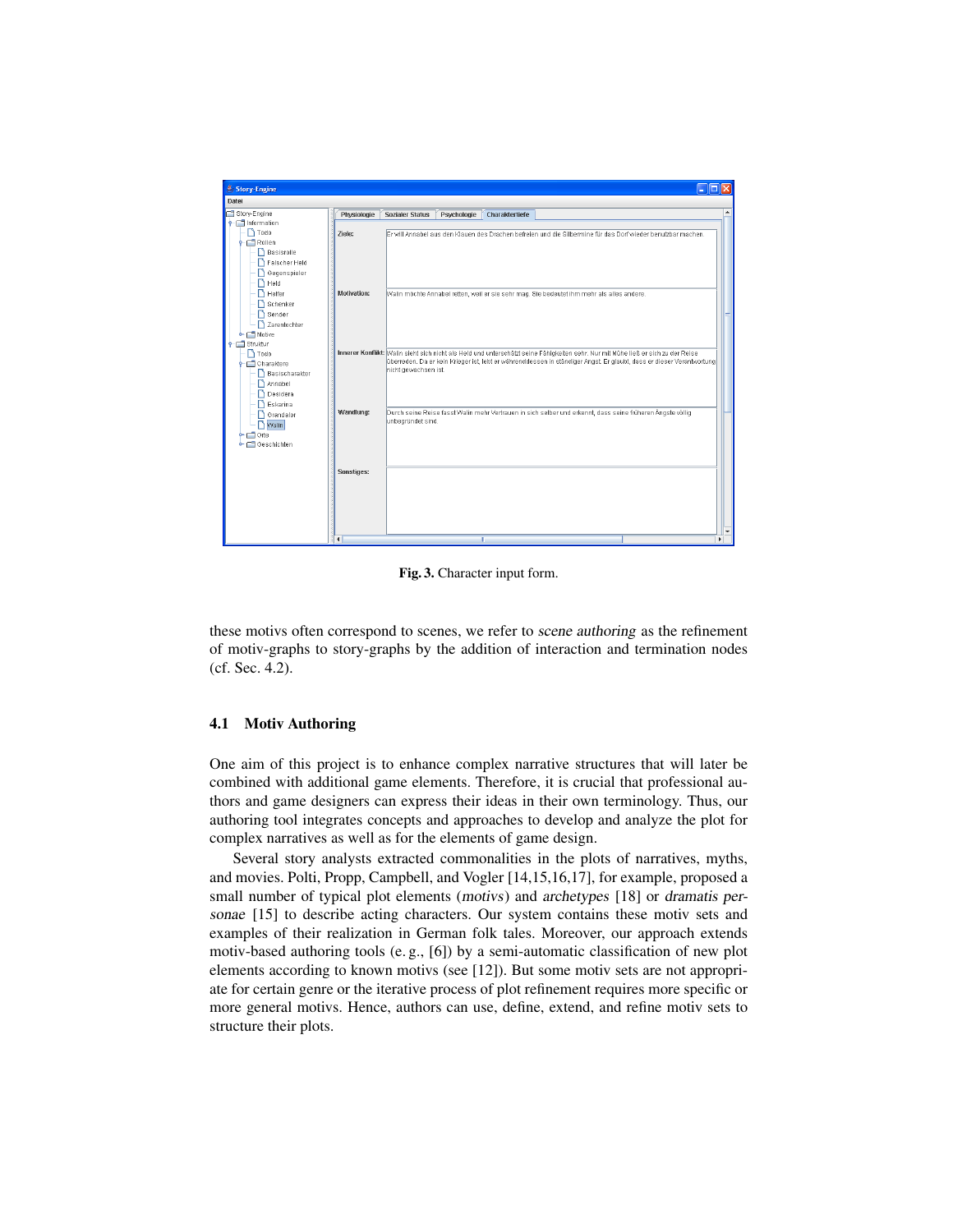Initially, authors describe the properties of all important entities of the fictional universe: characters, scenes, locations, and plot elements (motivs), which can be used for several episodes of a sequential. Moreover, they can specify temporal or causal dependencies between motivs that are visualized and represented in a motiv-graph. Authors have to provide as much information as possible about the dependencies between motivs, so that the story-engine can prevent an omission of plot elements required to establish them. For a more convenient visualization of motiv-graphs, authors can assign icons to motivs; the associated design principles are discussed in [12].

Fig. 3 shows a screenshot of the motiv authoring system. The navigation panel on the left hand side eases the access to dedicated input masks to characterize all story elements. The right panel presents the description of the main character in small interactive fiction. This input mask reflects Egri's model of personality [19], which considers physiological, sociological, and psychological aspects, all with up to 10 different points in any dimension. Egri's model also focuses on the goals, motivations, internal conflicts, and value changes for all characters. Hence, our framework contains a complex character data sheet that unites all these elements.

The representation of motivs contains formal and informal elements. Motivs specify the abstract structure of plot elements which can be specified by motival variants. Motivs also contain references to archetypes; these variable elements are instantiated by individual characters in different stories. Authors can select archetypes and characters from automatically generated lists (formal element) and characterize the content of motivs in natural language (informal element).

One main objective of our approach is to support the iterative plot and character development. Authors should be able to create incomplete plots and to redefine every formal specification. Therefore, plot specifications can contain gaps and inconsistencies (e. g., between the archetypes defined in a motiv and an associated scene description). Our system contains completeness and consistency checks, which generate ToDo-lists for authors as a reminder.

#### 4.2 Scene Authoring

Inspired by authoring tools for (screen) writers (e. g., Dramatica [20]) and interactive fiction (e. g., DraMachina [21]), our system enables authors to integrate game elements in moderately adaptable narratives. The scene authoring module extends individual nodes of the motiv-graph with a more elaborated specification of narrative and interactive elements. Additionally, authors can supply auditory content for the narrative nodes (e. g., individual voices, background and ambient sounds). Finally, the game logic bridges and combines the narrative and interactive elements.

Fig. 4 displays a screenshot of the scene authoring module. It visualizes in the top left view the motiv-graph and provides in the middle display a more detailed overview of the current selected scene along the nodes and interactions possible. The larger window on the right hand side presents all information associated with the current node of the story-graph. Authors can specify acoustic realizations of narrative nodes (sound data files) or define the systems behavior at interaction nodes (actions, reaction, priorities). Action describing icons are simply dragged and added to the scene and filled with audio data and interaction details. Every icon represents here an interaction primitive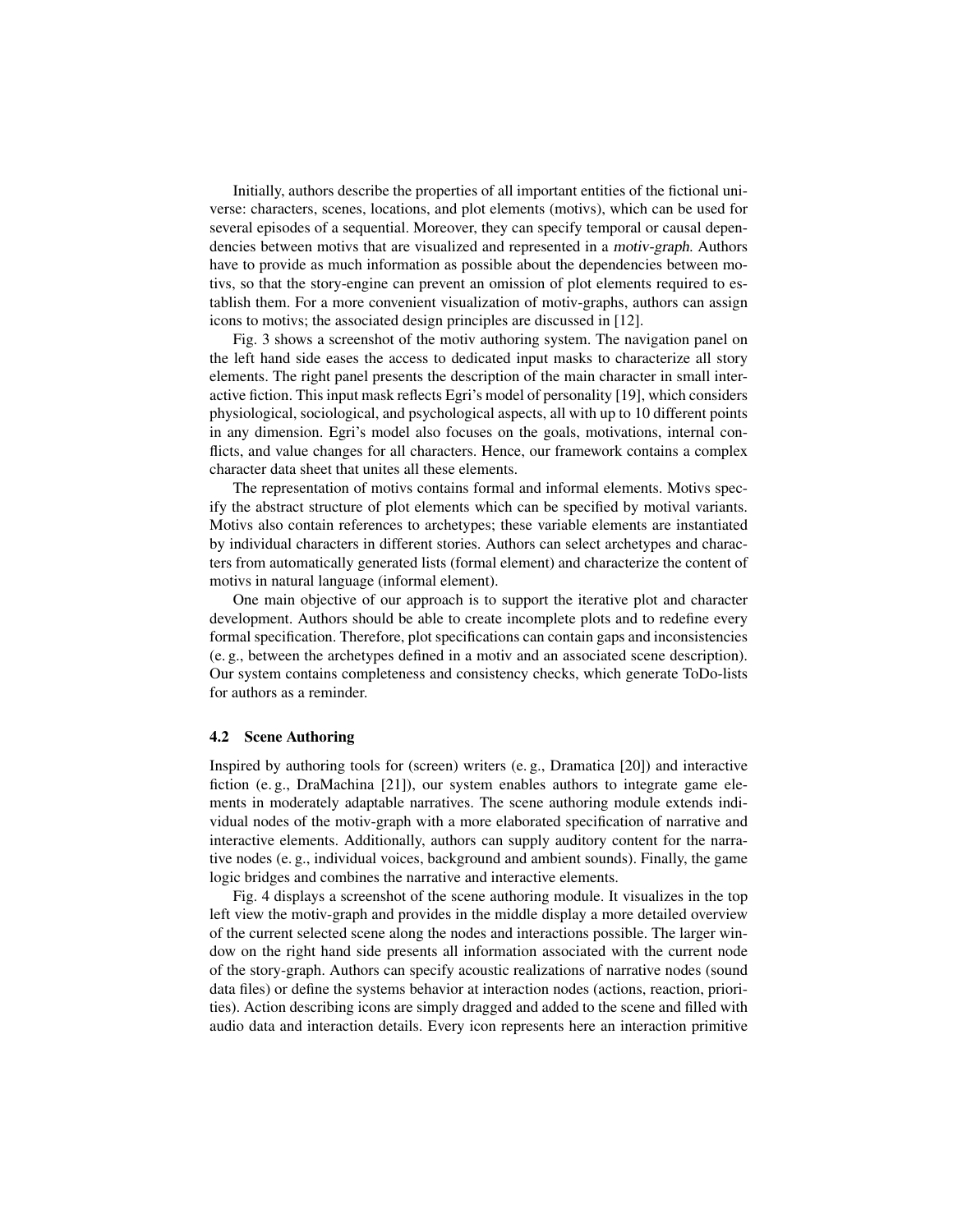

Fig. 4. Interactive audiobook authoring environment.

(cf. Sec. 3.3) and contains the time required to later complete the task. All actions and interactions can be tested online with the integrated runtime component visualizing a PSP gamepad, or by using a regular gamepad that is connected to the computer.

## 4.3 Implementation

The system was developed on the PC platform, although it was initially planned to design the runtime component for the PlayStation Portable (PSP). Due to difficulties in obtaining a licensed developer kit for the PSP, we moved to the PocketPC platform. This also features enough processing power to handle the story- and both game- and soundengines. The motiv-authoring system is written in Java, while the scene authoring- and runtime-components are designed with Delphi and C++. The sound rendering is handled by OpenAL, atop which we build a simple mixer system that allows a blending between several sound sources and channels. Although OpenAL supports 3D sound spatialization, we currently only employ pre-rendered 3D sounds due to simplicity. Parameters, such as gain, pitch or roll-off, are adjustable for each sound source, and can also be mapped to the users game play. Additionally, using the OpenAL Effects Extension (EAX), reverberation and environmental acoustics can be designed to further enhance the scenes auditory realism.

# 5 Interactive Audiobook: "The Pit And The Pendulum"

This section provides a more practical look at the authoring and design of interactive audiobooks using a short story by Edgar Allen Poe as an example. First, we provide a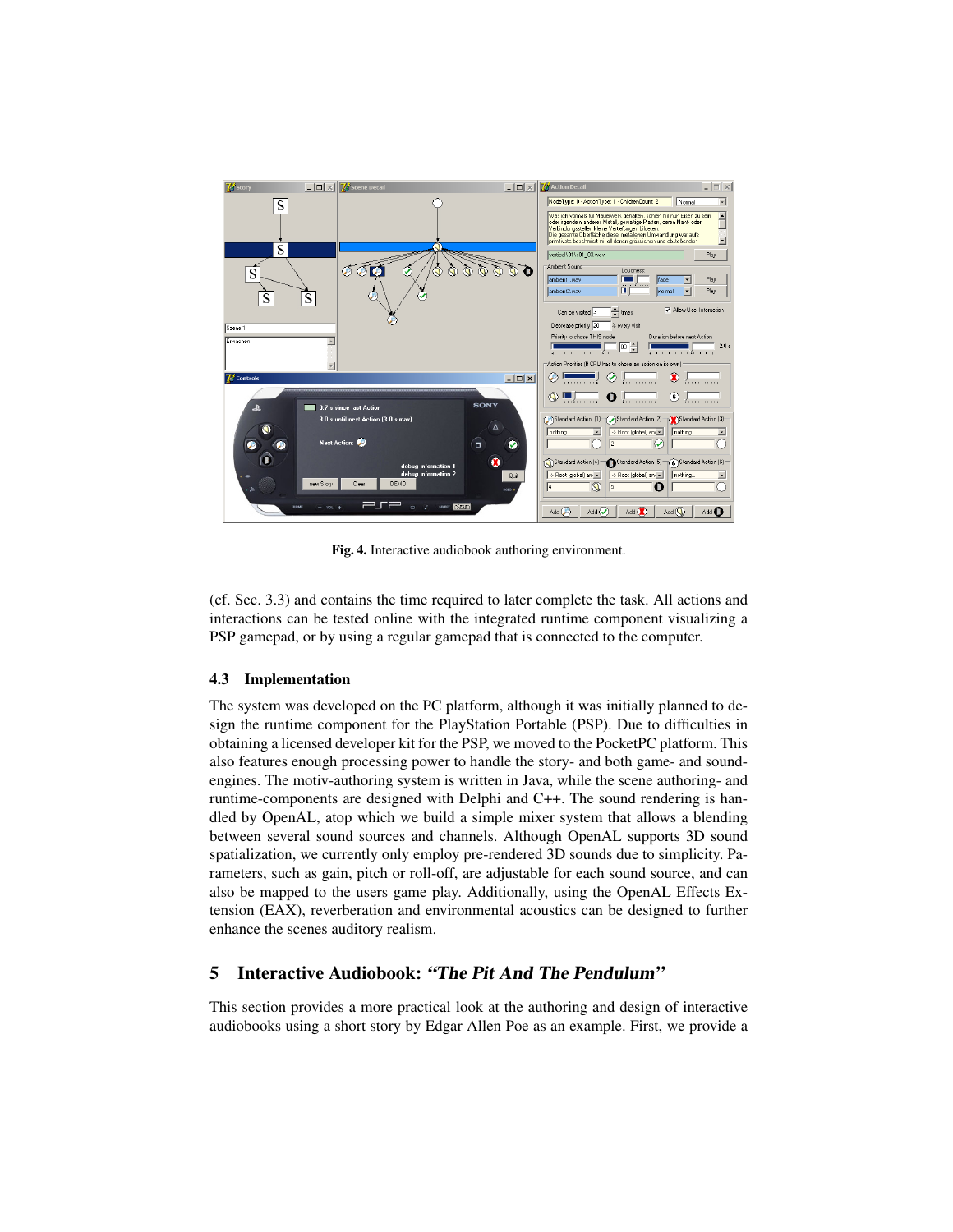

Fig. 5. Simplified story-graph from the interactive audiobook: "The Pit And The Pendulum".

brief summary of the story and describe our adaptations while transforming the plot into an interactive audiobook. Here we discuss the entire story line as well as the placement and the selection of the mini-games and other interactions. The second paragraph looks on the authoring process itself, while the last part discusses the results achieved.

Story and Adaptation: The story of "The Pit And The Pendulum" is one of the most popular works of Edgar Allen Poe and contains elements of the grotesque and arabesque. The plot is staged in a dungeon during the time of the Spanish Inquisition. The description of the hearing and the death sentence of its protagonist is very short and vaguely; the story itself centered around his endeavors to explore and escape his prison. One of the most scary parts in the story is as the hero awakens under a large pendulum with a razor sharp blade that slowly moves towards his chest. After several deadly situations, the hero is safely rescued in the last minute by French forces under the command of General Lasalle.

The plot as it appears in the original text is entirely contained in the interactive audiobook and can be experienced in the same way. Adding to this, the story has now three different endings, additional narrative to support a broader and more complex storytelling, three dialogs and several mini-games. Depending on the users selections and interaction, the story experienced can be the same as the original one, or completely different. A simplified story-graph of the interactive audiobook is presented in Fig. 5. It highlights on the key narrative components, the added narrative, the dialogs, as well as the mini-games.

Authoring and Design: The design and authoring of this example posed no major difficulties. The largest challenge hereby was the adaptation of the story-line to fit the new game play and the integration of interactions and mini-games. Here we first employed the motiv authoring tool (cf. Sec. 4.1) to integrate the additional narratives and alternative story-lines. The resulting motiv-graph was imported into the scene authoring tool (Sec. 4.2), from which we derived the final story-graph that is depicted in a summarized version in Fig. 5. The sounds, voices and music were recorded in a regular sound studio using professional voices, and after some mixing and compositing assigned to their designated nodes. A time-consuming task was the fine tuning of the individual scenes and the integration of the interactive game elements. Every scene and every scene fragment was individually set up and the time and priorities for certain in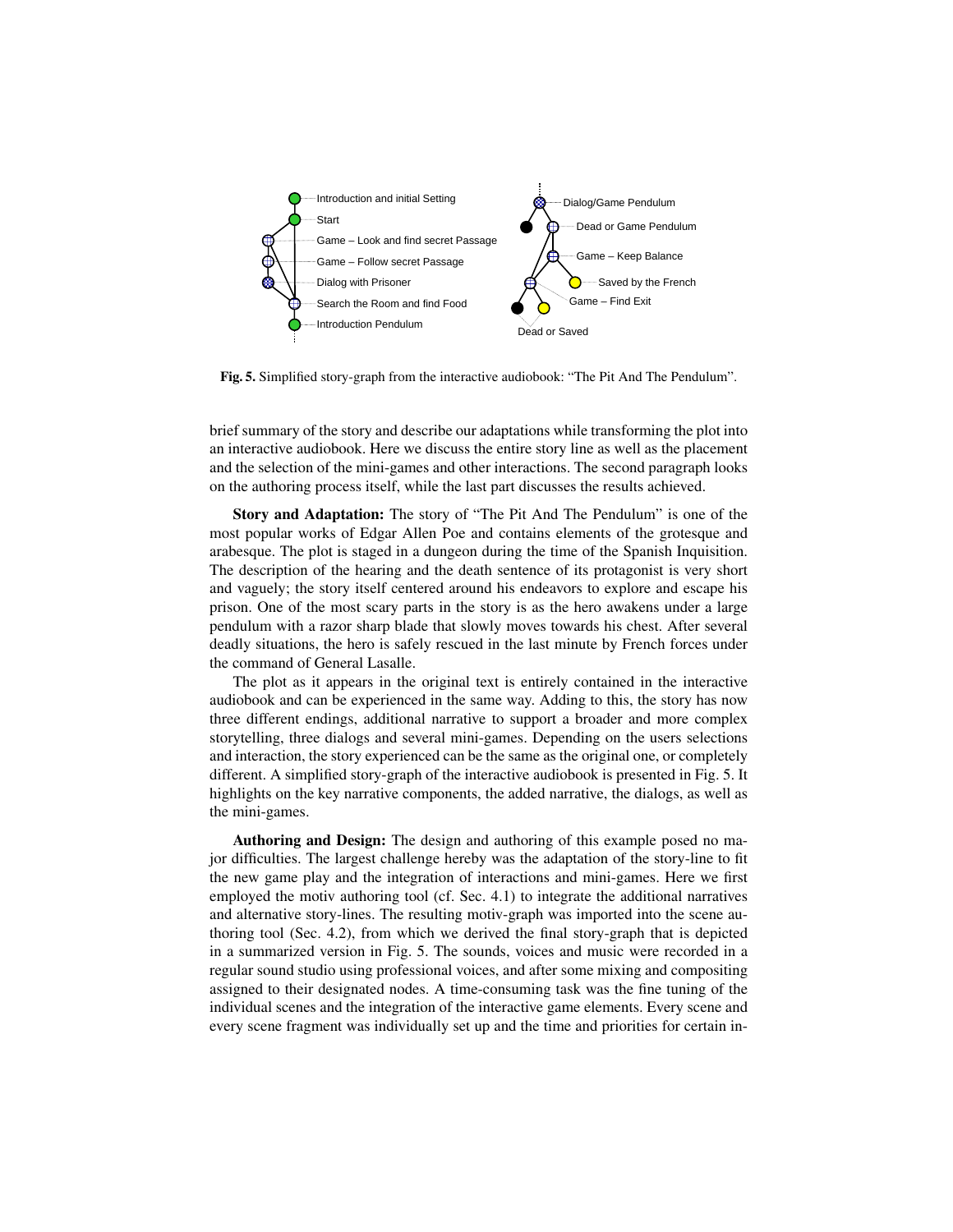teractions were specified. The resulting scene graph now connects all events and scenes and contains verifications for the user interactions. In order to achieve the right balance between narration and interaction, several tests were necessary.

Discussion: The interactive audiobook "The Pit And The Pendulum" resembles the original text and further extends it by additional narrative and interactive elements. As the default traversal of the story-graph results in the original plot, the experiences in non-interactive mode are similar to listening to an audiobook. But it can also be an interactive auditory adventure game that relies on the listeners experience and skills to complete the original story or to deviate from the genuine path to explore an alternative story-line. The choice is up to the listener/player of the interactive audiobook.

Our current implementation comprises a tutoring level to teach the user interface along the game play and interaction techniques used. The duration depends on the degree of interaction and varies between 20 to 30 minutes. A preliminary user study with 17 participants between age 20 and 59 recognized the innovative concept of interactive audiobooks. About two third found the user interface intuitive, while others had difficulties to find the mini-games and interactive parts. This proves that the concept itself is valid, yet some aspects need to be improved.

# 6 Conclusions and Future Work

We have introduced the concept of interactive audiobooks that unifies the potential of complex narratives with interactive elements from computer games. Therefore the experience of the listener/player can range from a non-interactive radio play to an interactive auditory adventure game. The degree of interaction can be varied smoothly during the listening, and thus bridges active and passive media. In the paper we discussed principles to design non-linear plots for interactive audiobooks, presented a hierarchical approach to author complex story-lines, and proposed a new intuitive interaction scheme for narrative games. Comparing the here described authoring environment with other related systems, shows that the design and authoring of interactive audiobooks is more similar to the design of audiobooks and radio plays, than the creation of audiogames. The authoring and the design of 3D auditory worlds is, due to the added spatiality, a more difficult and challenging task.

Future work should include a user analysis to evaluate the balance and the design of the interactive parts, as well as to measure the usability of the user interface. Additionally, future improvements should also consider the development of a mobile system that is tailored to the needs of interactive audiobooks.

## Acknowledgment

The authors would like to thank Andy Hein for his invaluable help in making the recordings and for lending his voice to the project, as well as Lars Stockmann for his work on developing a portable version of the runtime system for the PocketPC platform.